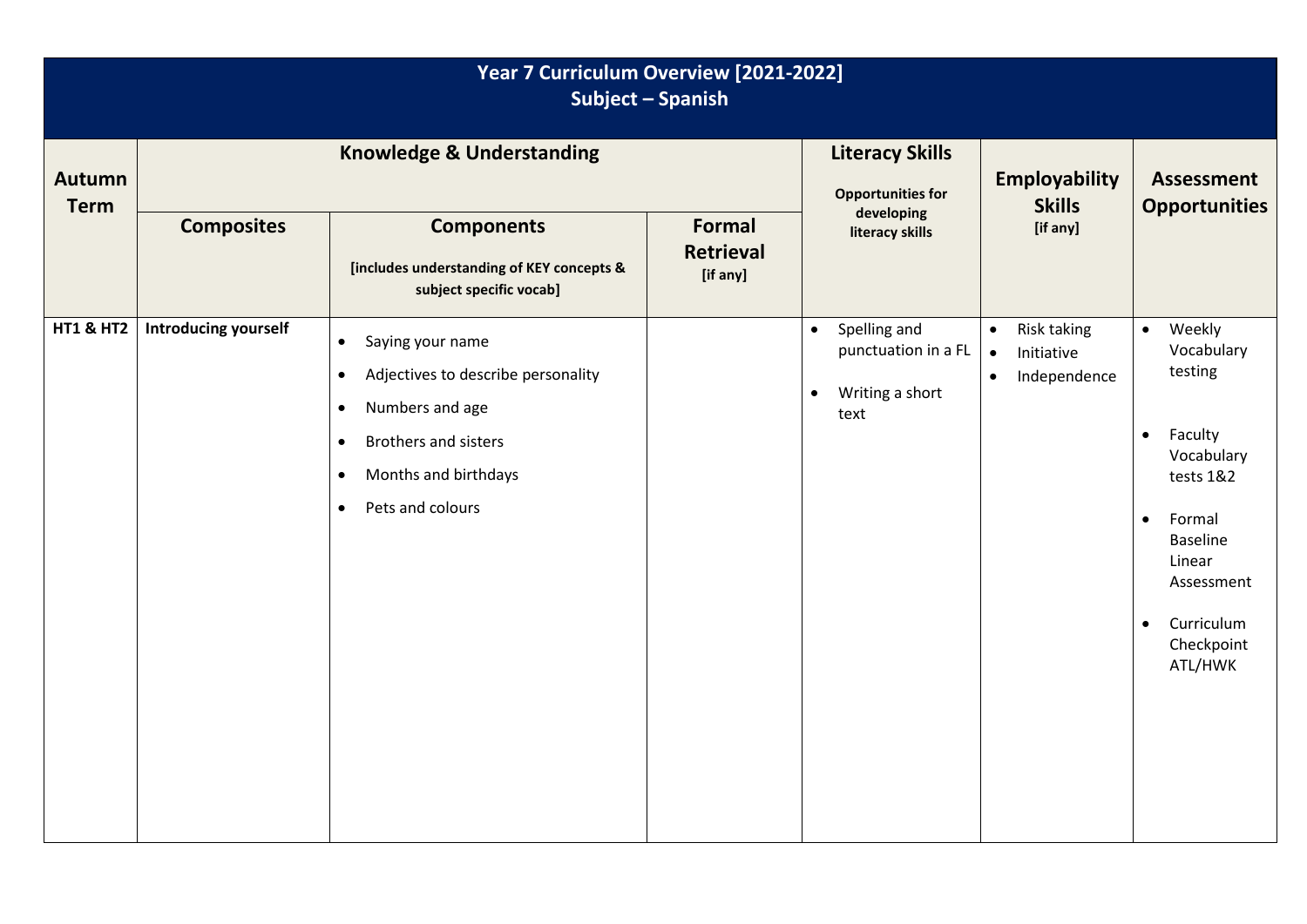| Year 7 Curriculum Overview [2021-2022]<br>Subject - Spanish |                                       |                                                                                                                                                                                                        |                                                                       |                                                                                                                                                                                              |                                                                                                                                                           |                                                 |
|-------------------------------------------------------------|---------------------------------------|--------------------------------------------------------------------------------------------------------------------------------------------------------------------------------------------------------|-----------------------------------------------------------------------|----------------------------------------------------------------------------------------------------------------------------------------------------------------------------------------------|-----------------------------------------------------------------------------------------------------------------------------------------------------------|-------------------------------------------------|
| <b>Spring</b><br><b>Term</b>                                | <b>Knowledge &amp; Understanding</b>  |                                                                                                                                                                                                        |                                                                       | <b>Literacy Skills</b><br><b>Opportunities for</b>                                                                                                                                           | <b>Employability</b><br><b>Skills</b>                                                                                                                     | <b>Assessment</b><br><b>Opportunities</b>       |
|                                                             | <b>Composites</b>                     | <b>Components</b><br>[includes understanding of KEY concepts &<br>subject specific vocab]                                                                                                              | <b>Formal</b><br><b>Retrieval</b><br>[if any]                         | developing<br>literacy skills                                                                                                                                                                | [if any]                                                                                                                                                  |                                                 |
| HT3                                                         | Saying what I do in my<br>free time   | Opinions and infinitives<br>$\bullet$<br><b>Negatives</b><br>$\bullet$<br>Present tense verbs in all forms<br>Sports<br>$\bullet$<br>Connectives and reasons<br>$\bullet$<br>Time phrases<br>$\bullet$ | Adjectival<br>$\bullet$<br>agreement                                  | Adjectival<br>$\bullet$<br>agreement<br>Understanding<br>$\bullet$<br>unknown<br>vocabulary<br>Writing a longer<br>$\bullet$<br>text including<br>opinions<br>Using connectives<br>$\bullet$ | Initiative<br>$\bullet$<br>Research<br>$\bullet$<br>Decision-<br>$\bullet$<br>making<br>Independence<br>$\bullet$<br><b>Digital Literacy</b><br>$\bullet$ | Weekly<br>$\bullet$<br>Vocabulary<br>testing    |
|                                                             | <b>Describing the weather</b>         | Weather phrases<br>$\bullet$<br>Using cuando + activity<br>$\bullet$                                                                                                                                   | Time phrases<br>$\bullet$<br>Present tense<br>Leisure<br>activities   |                                                                                                                                                                                              |                                                                                                                                                           | Faculty<br>$\bullet$<br>Vocabulary<br>test 3    |
| HT4                                                         | <b>Describing what I study</b>        | School subjects<br>$\bullet$<br>Using por la mañana/tarde<br>$\bullet$                                                                                                                                 | Regular ar<br>$\bullet$<br>verbs in<br>present tense<br>with I and we | Developing writing<br>$\bullet$<br>and reading skills<br>by talking about<br>different people                                                                                                | Research<br>$\bullet$<br>Leadership<br>$\bullet$<br>Independence<br>$\bullet$<br><b>Digital Literacy</b><br>$\bullet$                                     | <b>Formal Linear</b><br>$\bullet$<br>Assessment |
|                                                             | Giving opinions on<br>school subjects | <b>Extended opinions</b><br>$\bullet$<br>Using mi profe de<br>$\bullet$                                                                                                                                | Opinions<br>$\bullet$<br>Connectives<br>٠<br>reasons                  | Developing<br>$\bullet$<br>opinions                                                                                                                                                          |                                                                                                                                                           | Faculty<br>$\bullet$<br>Vocabulary<br>test 4    |